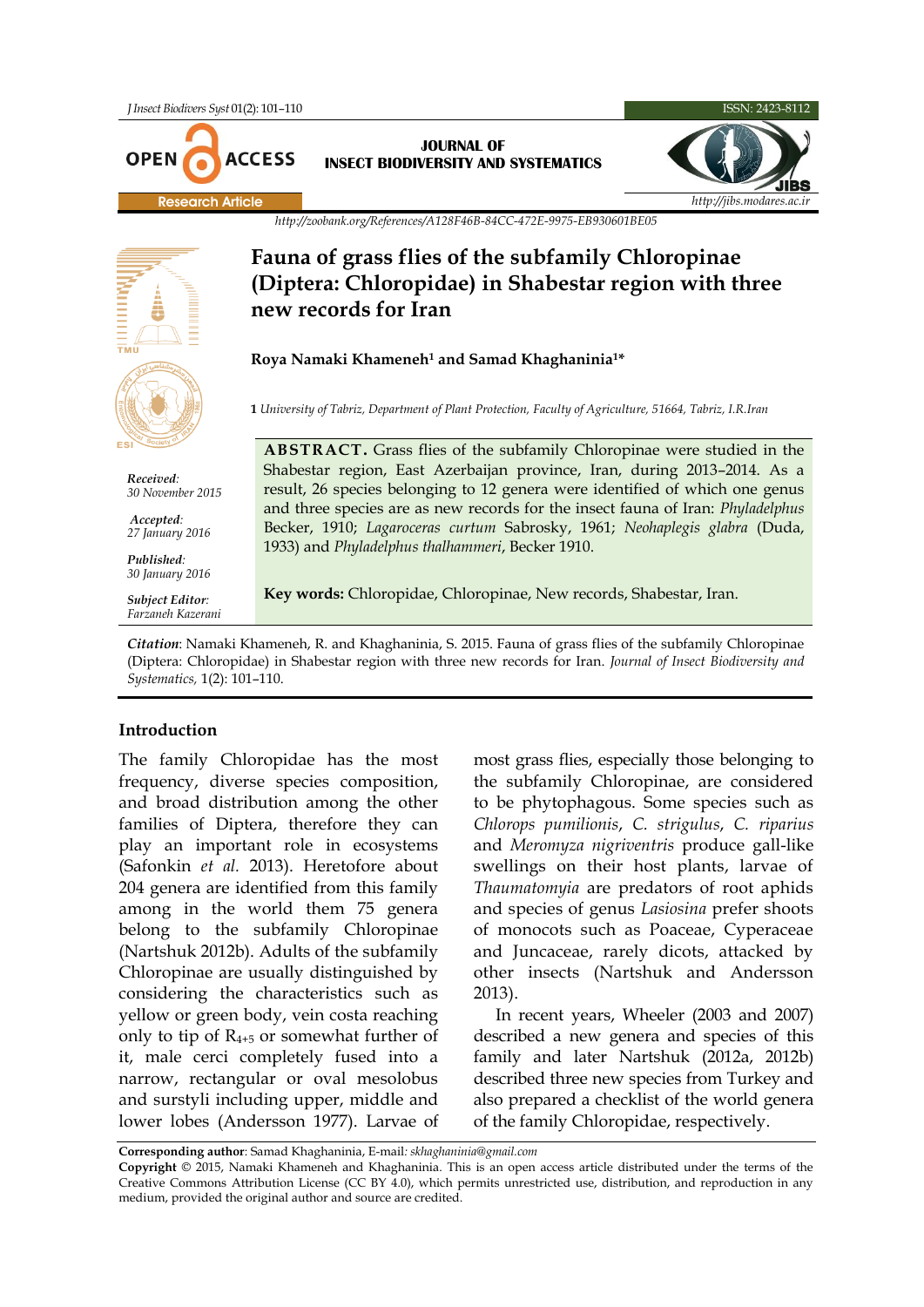Nartshuk and Andersson (2013) pub-lished a book on species of this family from Fennoscandia and Denmark.

Concerning Iranian chloropids, Kubík and Barták (2008), described *Platycephala isinensis*, Modarres-Awal (2011) listed 13 species of the family Chloropidae, Rabieh *et al.* (2012) provided a checklist of grass flies of Markazi province and reported six species as new records for Iran. Khaghaninia and Gharajedaghi (2013) and Khaghaninia *et al.* (2014a, b) surveyed the fauna of Chloropidae in the East Azerbaijan province and added 24 species to the Iranian checklist of grass flies. Karimpour (2014) reported the species *Cryptonevra flavitarsis* (Meigen) and *Lipara lucens* (Meigen) for the first time from Iran. As a result of a faunistic study of the subfamily Oscinellinae from Iran by Namaki Khamneh *et al.* (2015), four species and one genus were recorded to the country. Bazyar *et al.* (2015) provided a list of the Iranian species of this family including 20 genera and 50 species and finally according to the study by Khaghaninia and Namaki Khameneh (2015) from West Azarbaijan province of Iran, two species were recorded as new for the Iranian fauna.

Since fewer studies on the family have been conducted in Iran thus faunistic study of this subfamily was subjected in the mentioned area.

#### **Materials and Methods**

Materials were collected by sweeping the poaceous plant heads using entomological net from various localities of Shabestar region in East Azerbaijan province, Iran during 2013–2014. Shabestar region is located in the northern east of East Azerbaijan province with longitudes from 45˚5ʹ to 46˚9ʹ E, latitudes from 37˚5ʹ to 38˚24ʹ N, and varying altitudes from 1,275 m to 3,195 m a.s.l. The flies were killed using potassium cyanide. The epandrium was clarified using 10% KOH. Images were achieved by an optical microscope (Nikon SMS 1000) equipped with a camera (Olympus 10µ).

The collected specimens were deposited in both the Insect Collection of Prof. Hasan Maleki Milani, University of Tabriz, Iran (ICHMM) and in the Czech University of Life Sciences Collections (CULS). The specimens were identified according to Narchuk *et al.* (1989); Nartshuk and Fedoseeva, 2011a; Nartshuk and Andersson (2013) keys.

## **Results**

In this study 26 species belonging to 12 genera were identified of which one genus and three species are considered to be new records for the Iranian insect fauna. The genera and species are alphabetically ordered as follows.

#### **Genus** *Assuania* **Becker, 1903**

#### *Assuania thalhammeri* **(Strobl, 1893)**

**Material examined:** Shabestar (Til), 38°14'04.9" N, 45°25'47.9" E, 1360 m, (3♀♀), 04.vii.2014; leg. R.N.K.

**Distribution:** Europe; Afghanistan; North Africa; Israel; Iran (Nartshuk 1984)

#### **Genus** *Cetema* **Hendel, 1907**

#### *Cetema cereris* **(Fallen, 1820)**

**Material examined:** Shabestar (Shanejan), 38°13'39.3" N, 45°43'07.6" E, 1602 m, (8♂♂, 6♀♀), 05.vii.2014; (Heris), 38°11'30.0" N, 45°30'05.7" E, 1595 m, (5♂♂, 3♀♀), 15.vii.2014; leg. R.N.K.

**Distribution:** Kazakhstan; Siberia; Western Europe; Mongolia; Iran (Narchuk *et al.* 1989; Khaghaninia *et al.* 2014b).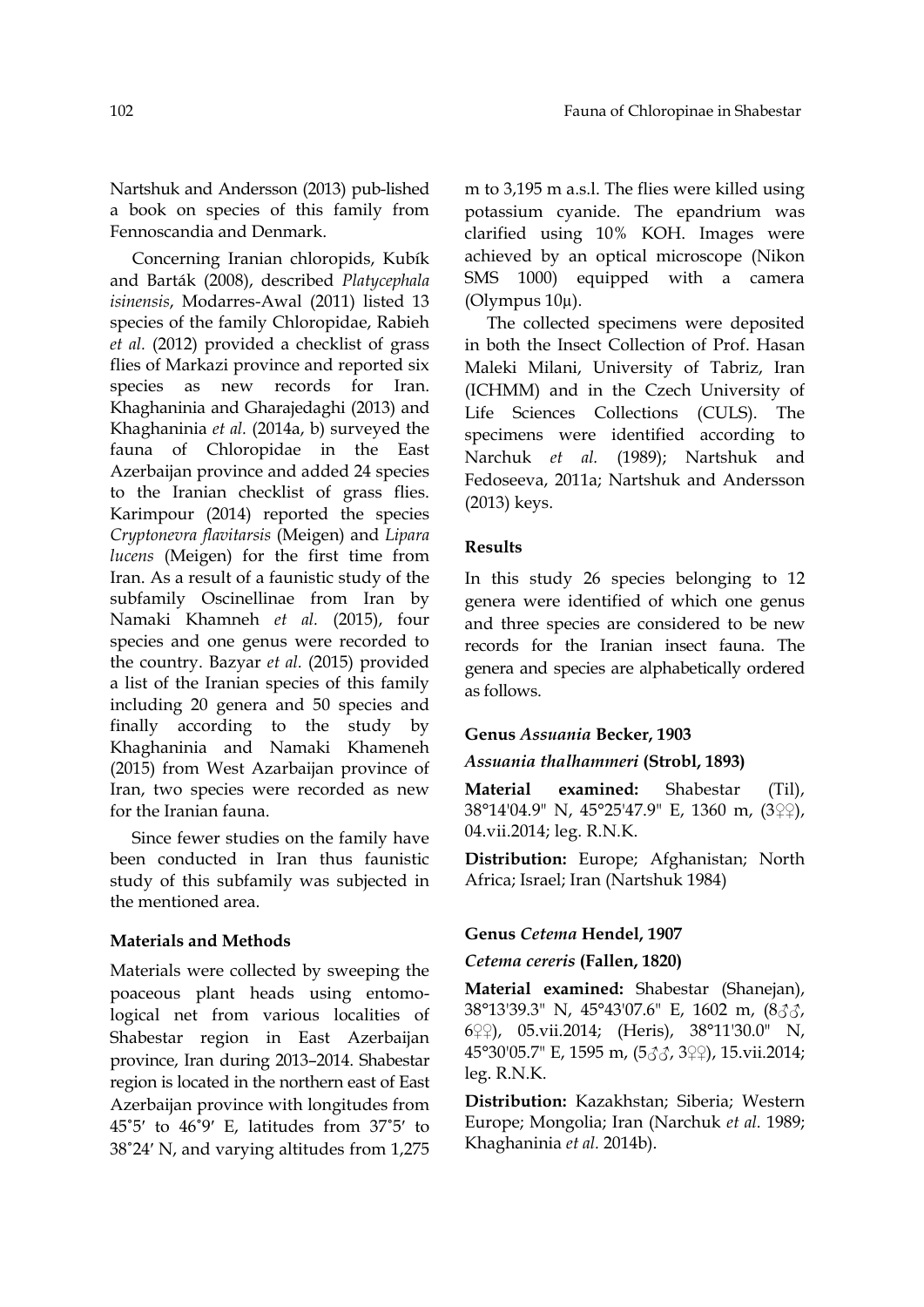## **Genus** *Chlorops* **Meigen, 1803**

#### *Chlorops calceatus* **Meigen, 1830**

**Material examined:** Shabestar (Khameneh), 38°11'26.2" N, 45°38'08.9" E, 1501 m, (14♂♂, 8♀♀), 13.vii.2014; (Shanejan), 38°13'39.3" N, 45°43'07.6" E, 1602 m, (22♂♂, 8♀♀), 05.vii.2014; leg. R.N.K.

**Distribution:** Eurasia; Iran (Nartshuk and Andersson 2013; Khaghaninia and Gharajedaghi 2013).

## *Chlorops figuratus* **(Zetterstedt***,* **1848)**

**Material examined:** Shabestar (Shanejan), 38°13'39.3" N, 45°43'07.6" E, 1602 m, (3♂♂, 4♀♀), 05.vii.2014; (Heris), 38°11'30.0" N, 45°30'05.7" E, 1595 m, (5♂♂, 2♀♀), 15.vii.2014; leg. R.N.K.

**Distribution:** Eurasia; Iran (Nartshuk and Andersson 2013; Khaghaninia and Gharajedaghi 2013).

#### *Chlorops pannonicus* **Strobl, 1893**

**Material examined:** Shabestar (Heris), 38°11'30.0" N, 45°30'05.7" E, 1595 m, (8♂♂, 1♀), 15.vii.2014; leg. R.N.K. (2♂ shared with CULS)

**Distribution:** Kazakhstan; Europe; Iran; Mongolia; (Nartshuk 1984).

#### *Chlorops serenus* **Loew, 1866**

**Material examined:** Shabestar (Til), 38°15'31.7" N, 45°28'50.8" E, 1595 m, (4♂♂, 2♀♀), 04.vii.2014; (Khameneh), 38°11'47.0" N, 45°37'07.3" E, 1560 m, (3♂♂, 2♀♀), 03.vii.2014; leg. R.N.K.

**Distribution:** European, Mediterranea; Iran (Nartshuk and Andersson 2013; Khaghaninia and Gharajedaghi 2013).

#### **Genus** *Diplotoxa* **Loew, 1863**

#### *Diplotoxa messoria* **(Fallén, 1820)**

**Material examined:** Shabestar (Sharafkhaneh), 38°11'30.0" N, 45°30'05.7" E, 1320 m, (10♂♂, 12♀♀), 16.vii.2014; (Kuzekonan), 38°11'07.6" N, 45°33'41.8" E, 1383 m, (4♂♂, 6♀♀), 03.vi.2014; (Haftcheshmeh), 38°12'24.1" N, 45°27'29.8" E, 1313 m, (5♂♂, 7♀♀), 19.vi.2013; leg. R.N.K.

**Distribution:** Holarctic species in the Palearctic from the British Isles to the Far East of Russia; Iran (Nartshuk and Andersson 2013; Khaghaninia *et al.* 2014b).

#### **Genus** *Eurina* **Meigen, 1830**

#### *Eurina lurida* **Meigen, 1830**

**Material examined:** Shabestar (Shanejan), 38°14'12.3" N, 45°43'11.5" E, 1649 m, (1♂), 20.vi.2014; leg. R.N.K.

**Distribution:** Europe; North Africa; Israel; Iran (Nartshuk 1984).

#### **Genus** *Lagaroceras* **Becker, 1903**

#### *Lagaroceras curtum* **Sabrosky, 1961 (Figs. 1**–**3)**

**Material examined:** Shabestar (Kuzekonan), 38°11'07.6"N, 45°33'41.8"E, 1383 m, (1♂), 20.v.2013; leg. R.N.K.

**Diagnostic characters:** yellow species with black stripes on mesonotum; scutellum yellow; head with orbital setae long; ocellar triangle large, yellow and lustrous (Fig. 1); first flagellomere elongated; arista white; palpus yellow (Fig. 2); abdomen dark dorsally; epandrium as illustrated in Fig. 3.

**Distribution:** UAE, Afghanistan, India, Pakistan (Nartshuk 1984). **New record species for Iran.**

#### **Genus** *Lasiosina* **Becker, 1910**

#### *Lasiosina cinctipes* **(Meigen, 1830)**

**Material examined:** Shabestar (Til), 38°14'04.9" N, 45°25'47.9" E, 1360 m, (3♂♂, 3♀♀), 22.vi.2013; (Khameneh), 38°11'26.2" N, 45°38'08.9" E, 1501 m, (333, 2ººº), 12.vi.2014; leg. R.N.K. (233, 1º shared with CULS).

**Distribution:** Europe; USSR; Israel; Afghanistan; Iran (Nartshuk 1984; Modarres-Awal 2011).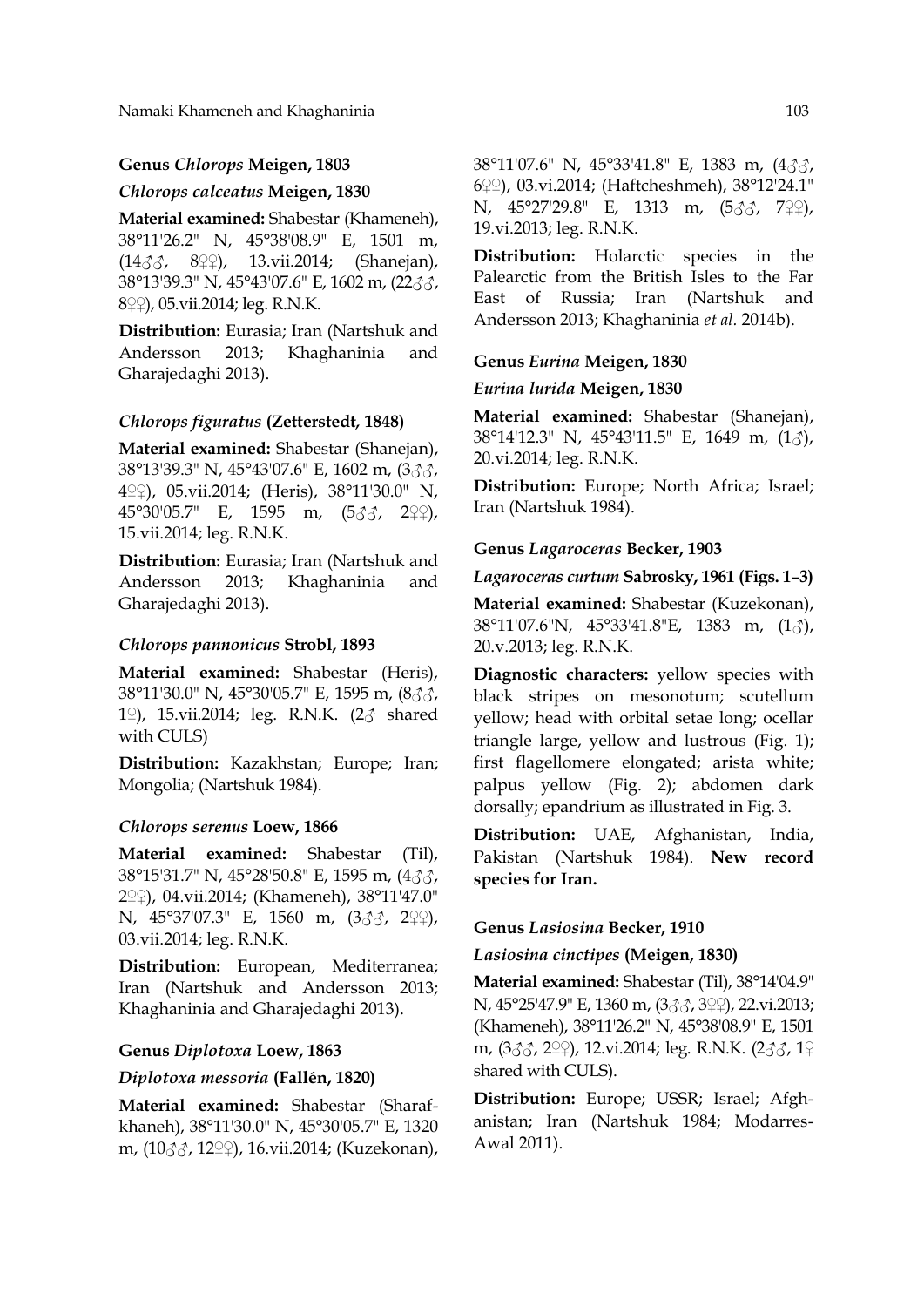## *Lasiosina paralittoralis* **Dely Draskovits, 1981**

**Material examined:** Shabestar (Sharafkhaneh), 38°11'30.0" N, 45°30'05.7" E, 1320 m, (4♂♂, 5♀♀), 03.v.2014; (Kuzekonan), 38°11'07.6"N, 45°33'41.8"E, 1383 m, (2♂♂, 3♀♀), 11.vii.2014; (Haftch-eshmeh), 38°11'32.6" N, 45°28'14.8" E, 1306 m, (6♂♂, 2♀♀), 21.v.2013; leg. R.N.K. (2♂♂, 1♀ shared with CULS).

**Distribution:** Israel; Iran (Nartshuk 1984; Rabieh *et al.* 2012).

## *Lasiosina subnigripes* **Dely-Draskovits, 1977**

**Material examined:** Shabestar (Sis), 38°11'19.5" N, 45°50'10.0" E, 1409 m,  $(22\text{AA}, 28\text{A})$ , 14.vii.2014; (Shanejan), 38°12'46.9"N, 45°42'44.6"E, 1336 m, (18♂♂, 20♀♀), 03.vi.2014; (Alibeighlu), 38°11'27.4" N, 45°30'37.3" E, 1349 m, (733, 14♀♀), 26.v.2013; (Heris), 38°12'03.1" N, 45°30'14.2" E, 1372 m,  $(11\text{AA}, 17\text{A})$ , 11.vi.2013; (Haftcheshmeh), 38°11'32.6" N, 45°28'14.8" E, 1306 m,  $(16\sqrt{3})$ , 21 $\sqrt{2}$ ), 10.vi.2014; leg. R.N.K.

**Distribution:** Europe; Iran (Nartshuk 1984; Khaghaninia *et al.* 2014b).

## *Meromyza* **Meigen, 1830**

#### *Meromyza curvinervis* **Zetterstedt, 1848**

**Material examined:** Shabestar (Shanejan), 38°13'39.3" N, 45°43'07.6" E, 1602 m, (1♂), 28.vii.2014; leg. R.N.K.

**Distribution:** This species is widely distributed in Palaearctic region including Kazakhstan, Central Asia, Afghanistan, East Siberia and the steppes of Mongolia, Iran (Nartshuk and Fedoseeva 2011b).

### *Meromyza facialis* **Fedoseeva, 1962**

**Material examined:** Shabestar (Sharafkhaneh), 38°11'30.0" N, 45°30'05.7" E, 1320 m, (2♂♂), 10.vi.2014; leg. R.N.K. (1♂ shared with CULS).

**Distribution:** European Species; Iran (Rajabi *et al.* 1997; Nartshuk and Fedoseeva 2011b).

### *Meromyza filippovi* **Ozerov, 2008**

**Material examined:** Shabestar (Heris), 38°15'04.2" N, 45°31'02.3" E, 1595 m, (3♂♂), 15.vi.2014; leg. R.N.K. (1♂ shared with CULS).

**Distribution:** European part of Turkey; Iran (Nartshuk and Fedoseeva 2011b; Namaki Khamneh *et al.* 2016).

#### *Meromyza nigriventris* **Macqurt, 1835**

**Material examined:** Shabestar (Heris), 38°15'04.2" N, 45°31'02.3" E, 1595 m, (90♂♂, 81\\varep. 15.vii.2014; (Haftcheshmeh), 38°12'24.1" N, 45°27'29.8" E, 1313 m, (75♂♂, 80♀♀), 19.vi.2013; (Khameneh), 38°11'26.2" N, 45°38'08.9" E, 1501 m, (103♂♂, 96♀♀), 12.vii.2014; (Kuzekonan), 38°11'07.6" N, 45°33'41.8" E, 1383 m, (119♂♂, 103♀♀), 07.vi.2014; (Shanejan), 38°13'39.3" N, 45°43'07.6" E, 1602 m, (351♂♂, 358♀♀), 04.vi.2014; (Sharafkhaneh), 38°11'30.0" N, 45°30'05.7" E, 1320 m, (131♂♂, 120♀♀), 03.v.2014; (Til), 38°15'31.7" N, 45°28'50.8" E, 1489 m, (83√3, 101°), 04.vii.2014; leg. R.N.K.

**Distribution:** This species has Holarctic distribution; in the Palaearctic Region, from Western Europe to China and Japan, also in Iran (Nartshuk and Fedoseeva 2011b; Modarres-Awal 2011).

## *Meromyza ornata* **(Wiedemann, 1817)**

**Material examined:** Shabestar (Khameneh), 38°11'26.2" N, 45°38'08.9" E, 1501 m, (2♂♂, 4♀♀), 12.vii.2014; leg. R.N.K. (1♂, 1♀ shared with CULS).

**Distribution:** This species is distributed in Palaearctic Region from Europe to the Russian Far East; Iran (Nartshuk and Fedoseeva 2011a; Namaki Khamneh *et al.* 2016).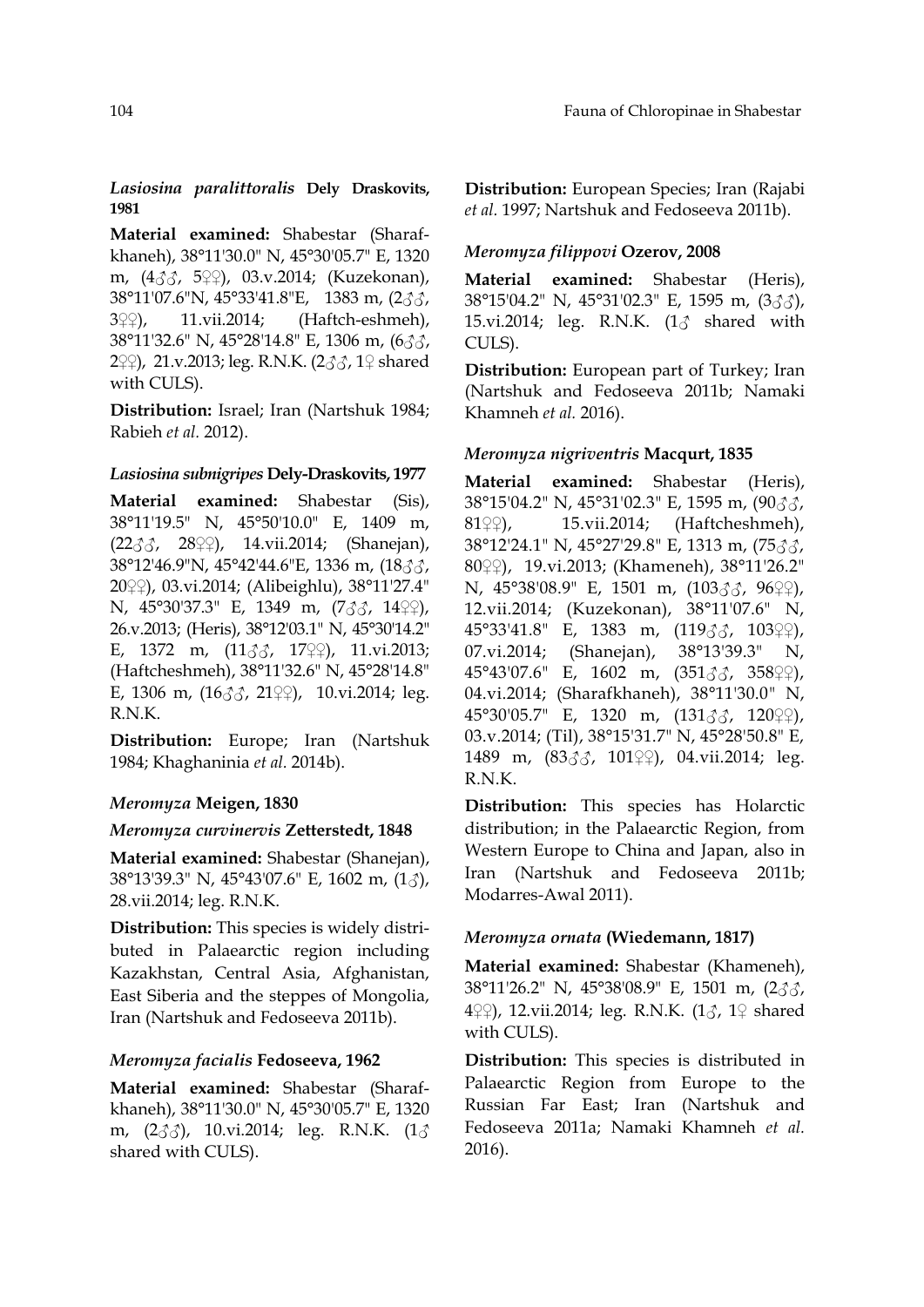Namaki Khameneh and Khaghaninia 105

## *Meromyza pluriseta* **Péterfi, 1961**

**Material examined:** Shabestar (Til), 38°15'31.7" N, 45°28'50.8" E, 1489 m, (1♂), 04.vii.2014; leg. R.N.K.

**Distribution:** Palaearctic: Iran, Kazakhstan, Central Asia, Afghanistan, East Siberia and Mongolia, (Nartshuk and Fedoseeva 2011b).

## *Meromyza saltatrix* **(Linnaeus, 1761)**

**Material examined:** Shabestar (Heris), 38°15'04.2" N, 45°31'02.3" E, 1595 m, (5♂♂, 8♀♀), 15.vii.2014; (Khameneh), 38°11'26.2" N, 45°38'08.9" E, 1501 m, (7♂♂, 10♀♀), 12.vii.2014; (Kuzekonan), 38°11'07.6" N, 45°33'41.8" E, 1383 m, (5♂♂, 2♀♀), 07.vi.2014; (Shanejan), 38°13'39.3" N, 45°43'07.6" E, 1602 m, (10♂♂, 12♀♀), 04.vi.2014; (Sharafkhaneh), 38°11'30.0" N, 45°30'05.7" E, 1320 m, (7♂♂, 6♀♀), 03.v.2014; (Til), 38°15'31.7" N, 45°28'50.8" E, 1489 m, (10♂♂, 8♀♀), 04.vii.2014; leg. R.N.K.

**Distribution:** Holarctic; In the Palaearctic region it has been reported from Europe to China, (including Iran) and in the Nearctic region, is only found in Alaska. (Behdad 1982; Nartshuk and Fedoseeva 2011b).

#### *Meromyza variegata* **Meigen, 1830**

**Material examined:** Shabestar (Heris), 38°15'04.2" N, 45°31'02.3" E, 1595 m, (3♂♂, 1♀), 15.vii.2014; (Shanejan), 38°13'39.3" N, 45°43'07.6" E, 1602 m, (9♂♂, 4♀♀), 04.vi.2014; (Til), 38°15'31.7" N, 45°28'50.8" E, 1489 m,  $(4\text{AA}, 1\text{A})$ , 04.vii.2014; leg. R.N.K.

**Distribution:** Europe, Afghanistan and Iran (Nartshuk and Fedoseeva 2011b; Khaghaninia and Gharajedaghi 2013).

## **Genus** *Neohaplegis* **Beschovski, 1981**

## *Neohaplegis glabra* **(Duda, 1933) (Figs. 4**–**6)**

**Material examined:** Shabestar (Kuzekonan), 38°11'07.6"N, 45°33'41.8"E, 1383 m, (1♂), 11.vii.2014; leg. R.N.K.  $(1<sub>0</sub> <sup>3</sup>)$  shared with CULS).

**Diagnostic characters:** Species with entirely black body (Fig. 4); ocellar triangle large, smooth and shining (Fig. 5); gena narrower than first flagellomere; antenna and arista black; first flagellomere rounded; legs black; body length 2.0–2.5 mm; epandrium as illustrated in Fig. 6.

**Distribution:** Europe and Kazakhstan (Nartshuk and Andersson 2013). **New record species for Iran.**

## **Genus** *Phyladelphus* **Becker, 1910**

*Phyladelphus thalhammeri* **Becker, 1910 (Figs. 7–9)**

**Material examined:** Shabestar (Sharafkhaneh), 38°11'30.0"N, 45°30'05.7"E, 1320 m, (1♂, 1♀), 18.vi.2013; leg. R.N.K.

**Diagnostic characters:** yellow species; stripes of mesonotum black; central stripe reaches scutellum and scutellum with black stripe (Fig. 7); palpus yellow (Fig. 8); ocellar triangle narrow (Fig. 9); abdomen brown dorsally; body length 3.0 mm.

**Distribution:** Mediterranean, southern Europe and Caucasus (Nartshuk 2012a). **New record genus and species for Iran.**

## **Genus** *Platycephala* **Fallen, 1820**

*Platycephala planifrons* **(Fabricius, 1798)**

**Material examined:** Shabestar (Shanejan), 38°13'39.3" N, 45°43'07.6" E, 1602 m, (1♂), 03.vii.2013; leg. R.N.K.

**Distribution:** Eurasia; Iran (Nartshuk and Andersson 2013; Kaghaninia and Namaki Khameneh 2015).

## **Genus** *Thaumatomyia* **Zenker, 1833**

## *Thaumatomyia glabra* **(Meigen, 1830)**

**Material examined:** (Khameneh), 38°11'26.2" N, 45°38'08.9" E, 1501 m, (14♂♂, 9♀♀),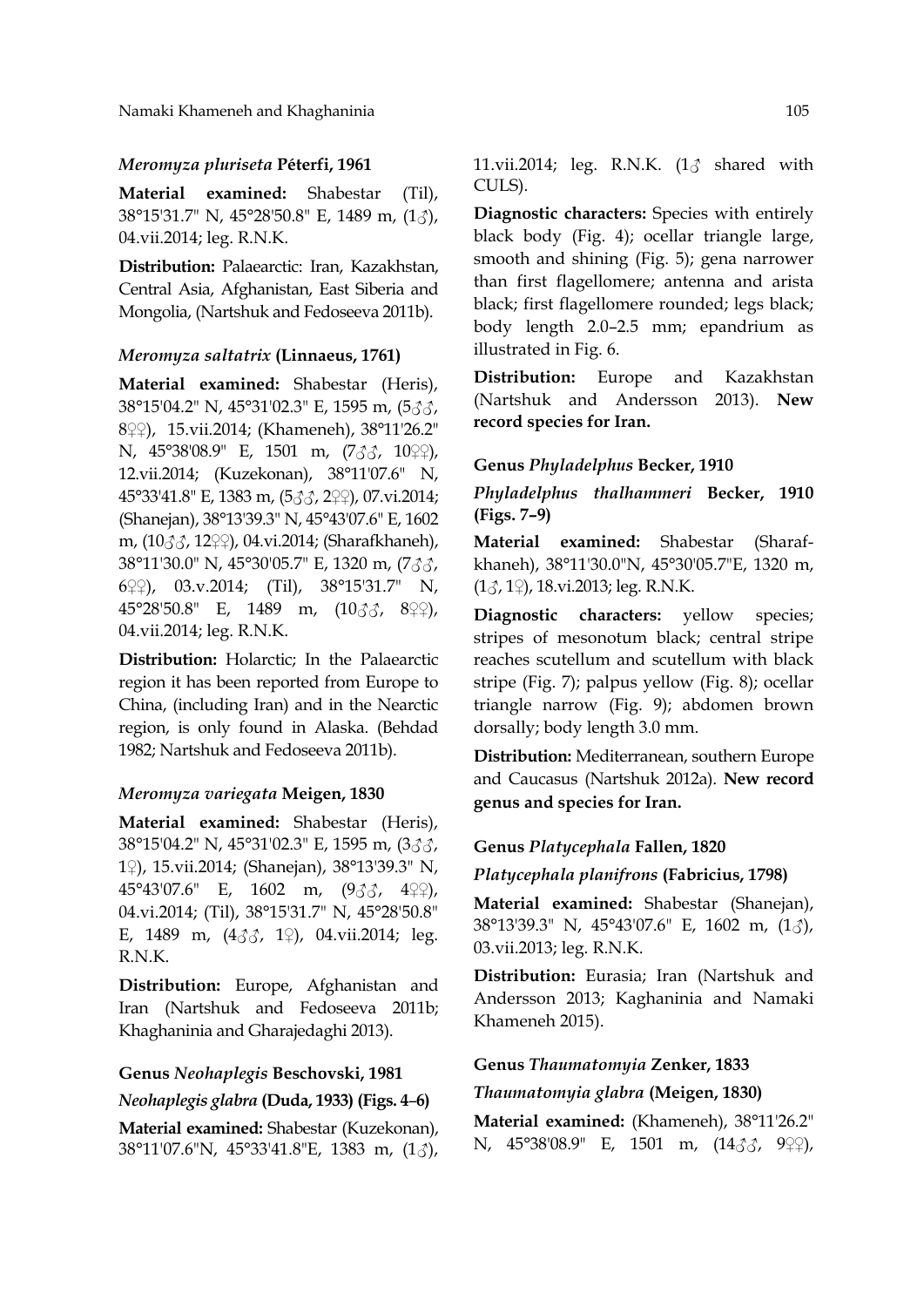02.vi.2013; (Shanejan), 38°13'39.3" N, 45°43'07.6" E, 1602 m, (21♂♂, 28♀♀), 05.vii.2014; leg. R.N.K.

**Distribution:** Holarctic species; Iran (Nartshuk and Andersson 2013; Khaghaninia *et al.* 2014b).

## *Thaumatomyia notata* **(Meigen, 1830)**

**Material examined:** Shabestar (Heris), 38°12'03.1" N, 45°30'14.2" E, 1372 m, (27♂♂, 34♀♀), 15.vii.2014; (Alibeighlu), 38°11'27.4" N, 45°30'37.3" E, 1349 m,  $(27\text{AA}, 31\text{A})$ , 26.v.2013; (Daryan), 38°13'38.8" N, 45°37'51.5" E, 1749 m, (56♂♂, 47♀♀), 21.v.2014; (Khameneh), 38°11'47.0" N, 45°37'07.3" E, 1560 m, (35♂♂, 36♀♀), 12.vi.2013; (Kuzekonan), 38°11'14.5" N, 45°32'50.8" E, 1378 m,  $(41\text{AA}, 38\text{A})$ , 07.vi.2014; (Shanejan), 38°12'46.9" N, 45°42'44.6" E, 1336 m, (41♂♂, 51♀♀), 04.vi.2014; (Sharafkhaneh), 38°11'30.0" N, 45°30'05.7" E, 1320 m, (24♂♂, 31♀♀), 03.v.2014; (Til), 38°15'31.7" N, 45°28'50.8" E, 1489 m, (25♂♂, 14♀♀), 04.vii.2014; (Sis), 38°11'19.5" N, 45°50'10.0" E, 1409 m,  $(42\text{AA}, 57\text{A})$ , 14.vii.2014; leg. R.N.K.

**Distribution:** Widespread species; Iran (Modarres-Awal 2011; Nartshuk and Andersson 2013).

## *Thaumatomyia sulcifrons* **(Becker, 1907)**

**Material examined:** Shabestar (Heris), 38°15'04.2" N, 45°31'02.3" E, 1595 m, (16♂♂, 22♀♀), 09.vi.2014; (Daryan), 38°13'38.8" N, 45°37'51.5" E, 1749 m, (56♂♂, 47♀♀), 11.vi.2014; (Khameneh), 38°11'26.2" N, 45°38'08.9" E, 1501 m, (41♂♂, 33♀♀), 12.vi.2013; (Kuzekonan), 38°11'07.6" N, 45°33'41.8" E, 1383 m, (28♂♂, 36♀♀), 18.vii.2014; (Shanejan), 38°13'39.3" N, 45°43'07.6" E, 1602 m, (76♂♂, 62♀♀), 04.vi.2014; (Til), 38°15'31.7" N, 45°28'50.8" E, 1489 m, (27♂♂, 24♀♀), 24.v.2014; (Sis), 38°11'19.5" N, 45°50'10.0" E, 1409 m, (53♂♂, 42♀♀), 14.vii.2014; leg. R.N.K.

**Distribution:** Widespread; Iran (Narchuk *et al.* 1989; Modarres-Awal 2011).



**Figures 1**–**3.** *Lagaroceras curtum* Sabrosky, 1961 (male): **1.** Lateral view, **2.** Lateral view of head, **3.** Caudal view of epandrium.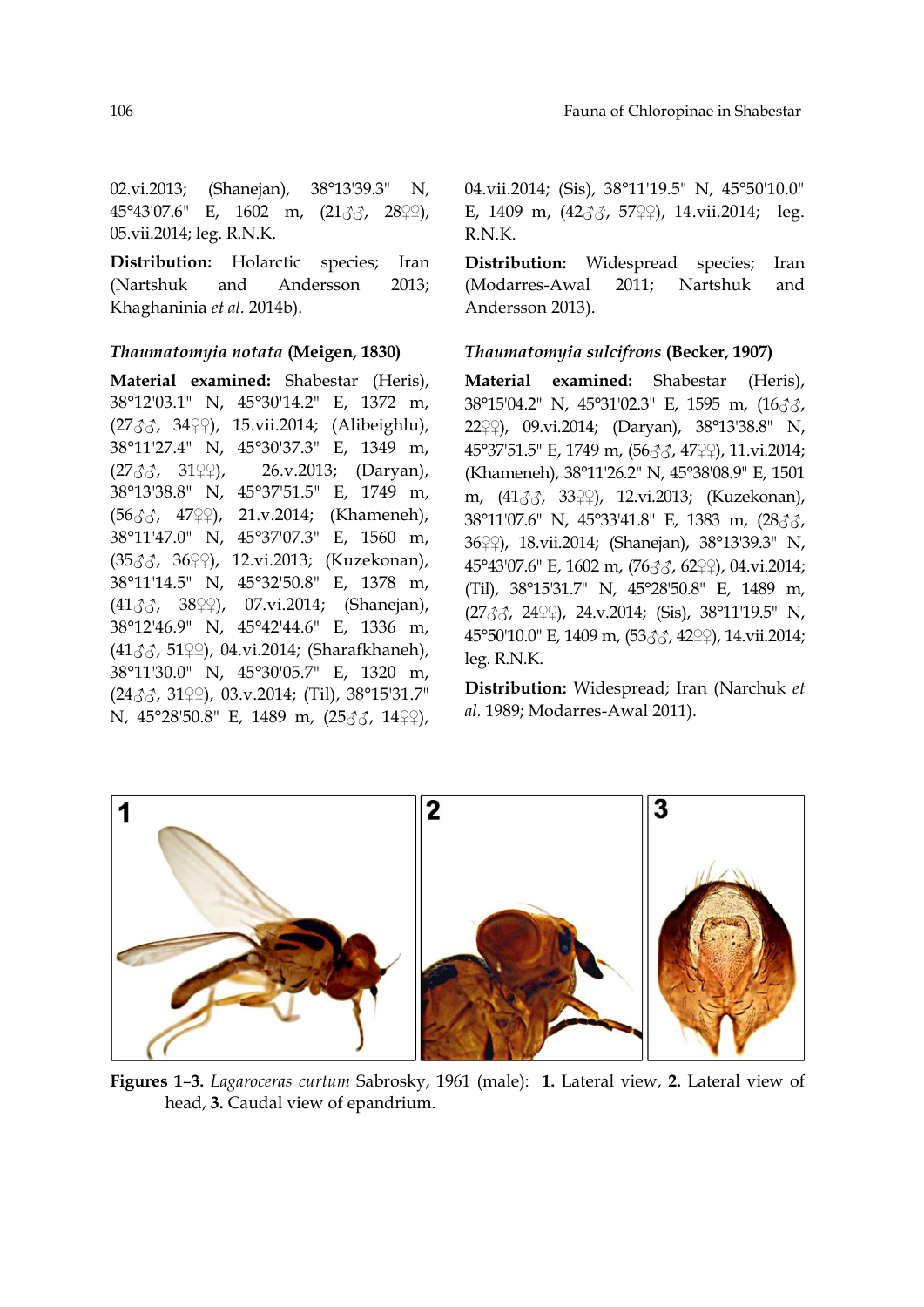

**Figures 4–6.** *Neohaplegis glabra* (Duda, 1933) (male): **4.** Dorsal view, **5.** Dorsal view of head, **6.** Caudal view of epandrium.



**Figures 7–9.** *Phyladelphus thalhammeri* Becker, 1910 (male): **7.** Lateral view, **8.** Lateral view of head, **9.** Dorsal view of head.

## **Discussion**

Among the subfamily Chloropinae which were studied in this research, the genus *Meromyza* Meigen with eight species is the most specious genus. The species *Meromyza nigrivetris* Macqurt is the most abundant among the other species, followed by *Thaumatomyia notata* (Meigen) and *Thaumatomyia sulcifrons* (Becker). All species were collected from grasslands and lands nearby the Urmiyeh Lake. Shabestar region with special situation, between Urmiyeh salty lake in the south and the Mishow Mountain (with 3150 m summit) in the north, has diverse environments with very rich flora and subsequently insect fauna like frit flies. The species of this subfamily are found in forests, open habitats such as grasslands, steppes, pastures, and in fields which could be found in this studying area. The scattered forests and grasslands as well pastures mostly situated around Mishow Mountain with high latitude. Since few studies about this subfamily have been taken place in Iran, therefore this case of study has great importance, which can lead to identifying more species for Iranian fauna.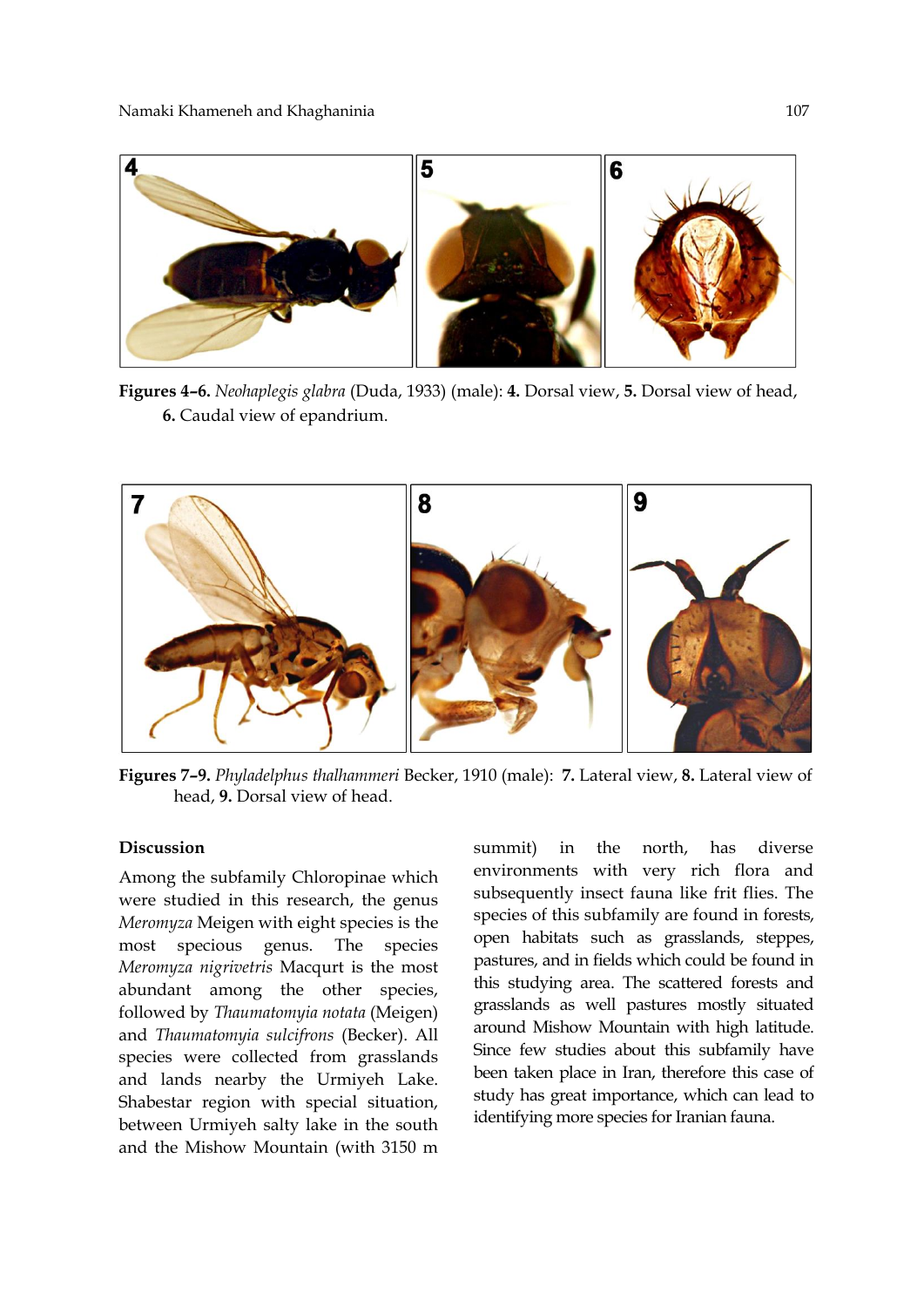## **Acknowledgement**

The authors sincerely thanks Dr. Štepan Kubík, Department of Zoology and Fisheries, Czech University of Life Sciences, Czech Republic, who kindly assisted in identifying the materials

## **References**

.

- Andersson, H. 1977. Taxonomic and phylogenetic studies on Chloropidae (Diptera) with special reference to old world genera. *Entomologica scandinavica Supplementum*, 8: 1–200.
- Bazyar, Z., Dousti, A., von Tschirnhaus, M. and Fallahzadeh, M. 2015. A first overview of the fauna of Chloropidae of Iran (Diptera, Acalyptratae). *Turkish Journal of Zoology,* 39: 1041–1049. DOI: http://dx.doi.org/10.3906/zoo-1405-3
- Behdad, E. 1982. *Pests of field crops in Iran*. Plant pests and diseases rech. Inst., Esfahan, 589 pp.
- Karimpour, Y. 2014. New records of two grass fly species (Dip.: Chloropidae) from Iran. *Journal of Entomological Society of Iran,* 33(4): 79–80.
- Khaghaninia, S. and Gharajedaghi, Y. 2013. Study of grassland pests of grass flies (Diptera; Chloropidae) in East Azerbaijan province. *Iranian Journal of Forest and Range Protection Research*, 11(1): 68–77.
- Khaghaninia, S., Gharajedaghi, Y. and Namaki Khamneh, R. 2014a. Some of the chloropid flies (Diptera: Chloropidae) of wheat fields from East Azerbaijan province with new pest records for Iran. *Applied Researches in Plant Protection,* 3(1): 65–75.
- Khaghaninia, S., Kudik, S. and Garajedaghi, Y. 2014b. New data on grass flies (Diptera, Chloropidae) from Iran. *Dipterists Digest, second Series*, 21(2): 135–142.
- Khaghaninia, S. and Namaki Khameneh, R. 2015. Some of the grass flies (Dip., Chloropidae) fauna of West Azarbaijan province– Iran. *Linzer Biologische Beiträge*, 47(2): 1573–1579.
- Kubík, Š. and Barták, M. 2008. *Platycephala isinensis* sp. n. (Diptera: Chloropidae) from Iran. *Biologia, Section Zoology*, 63(5): 696– 698. DOI: http://dx.doi.org/10.2478/s11756-008- 0130-z
- Modarres-Awal, M. 2011. *List of agricultural pests and theirnatural enemies in Iran*. Ferdowsi University of Mashhad publication, Mashhad, third edition, 447 pp.
- Namaki Khamneh, R., Khaghaninia, S. and Gilasian, E. 2015. New records of the subfamily Oscinellinae (Diptera; Chloropidae) from Iran. *Journal of Entomological and Acarological Research,*  47:5135. DOI: http://dx.doi.org/10.4081/jear.2015.5135
- Namaki Khamneh, R., Khaghaninia, S. and Kubik, S. 2016. Taxonomic study of the genus *Meromyza* Meigen, 1830 (Diptera, Chloropidae) in Shabestar region with two species as new records for the Iranian fauna. *Biharean Biologist*, in press. art.151206
- Nartshuk, E. P. 1984. Family Chloropidae. Pp. 222–297 In: Soós, Á. & Papp, L., *Catalogue of Palaearctic Diptera*, Vol. 10, Clusiidae - Chloropidae, Elsevier, Amsterdam & Akadémiai Kíado, Budapest.
- Narchuk, E. P., Smirnov, E. S. and Fedoseeva, L. 1989. Family Chloropidae. pp. 667–731. *In*: G. Y. Bei-Bienko & G. Steyskal (Eds), *Keys to the insects of the European part of the USSR*, Volume 5, Diptera and Siphonaptera, part II: xxii + 1505 pp. Amerind Publishing, New Delhi & E. J. Brill, Leiden and Kinderkook, N.Y. [Translation from the Russian edition 1970: 399–439].
- Nartshuk, E. P., 2012a. Chloropidae (Diptera) of Turkey with descriptions of new species and new records. *Israel Journal of Entomology*, 41, 42: 115–144.
- Nartshuk, E. P., 2012b. A check list of the world genera of the family Chloropidae (Diptera, Cyclorrhapha, Muscomorpha). *Zootaxa*, 3267: 1–43.
- Nartshuk, E. P. and Andersson, H. 2013. *The Frit Flies (Chloropidae, Diptera) of Fennoscandia and Denmark*. Fauna Entomologica Scandinavica, 43: vi + 282 pp. Koninklijke Brill N.V., Leiden.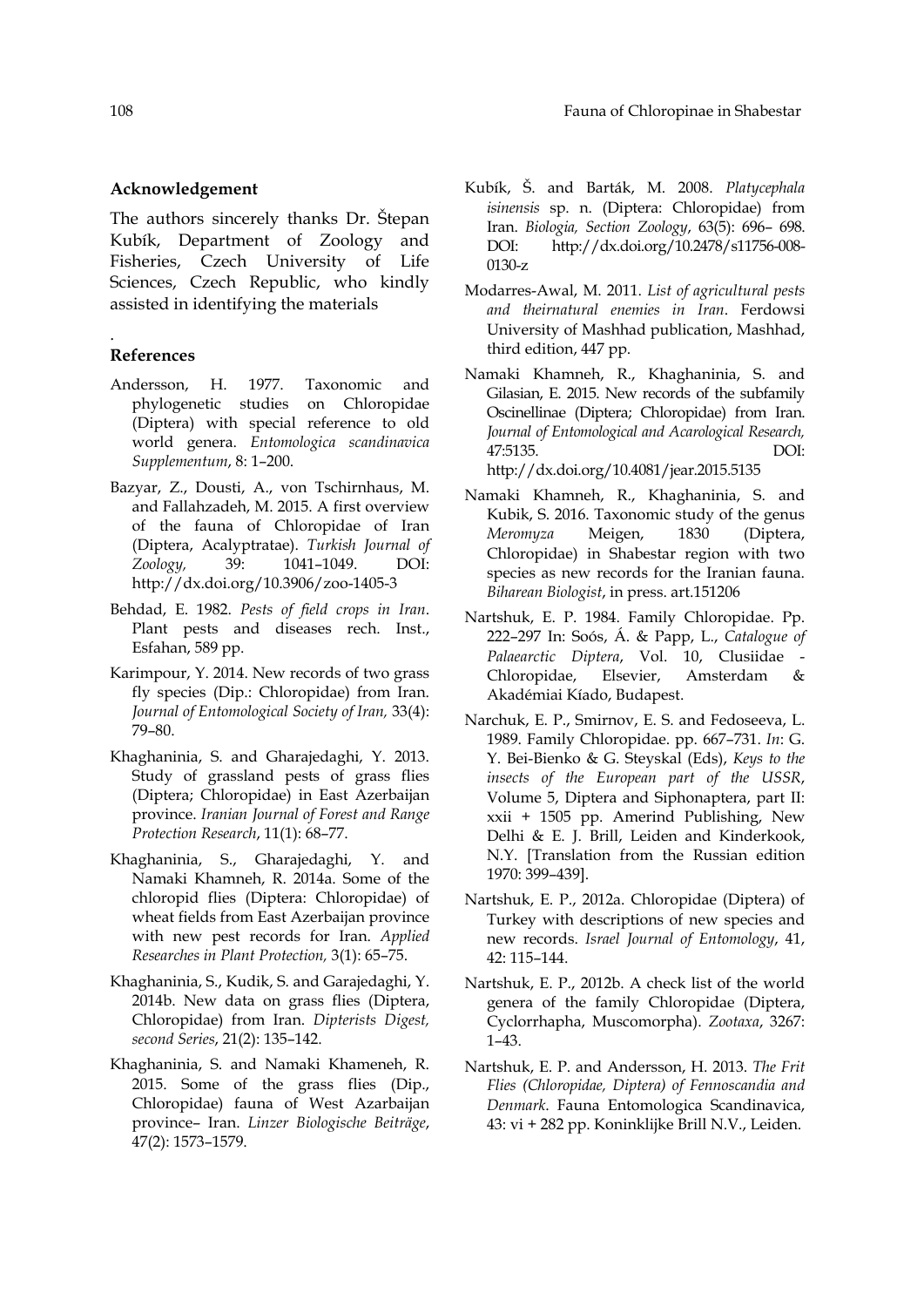- Nartshuk, E. P. and Fedoseeva, L. I. 2011a. A Review of the Grass flies of the Genus *Meromyza* Meigen, 1830 (Diptera, Chloropidae) of the Palaearctic Fauna, with a key to the species, analysis of synonymy, host specialization, and geographical distribution: Part 1. *Entomological Review*, 91 (1): 103–120.
- Nartshuk, E. P. and Fedoseeva, L. I. 2011b. A review of grass flies of the genus *Meromyza*  Meigen, 1830 (Diptera, Chloropidae) of the Palaearctic Fauna with a key to species, analysis of the synonymy, host specialization, and geographic distribution. Part 2. *Entomological Review*, 91 (6): 778–795.
- Rabieh, M. M., Alikhani, M., Arkani, T., Taji, M. and Nartshuk, E. P. 2012. Checklist of Grass Flies (Diptera: Chloropidae) of Markazi province, Iran. *International*

*Journal of dipterological Research*, 23(2): 95– 101.

- Rajabi, GH. R., Hosseyni, S. M. and Mansour Ghazi, M. 1997. Diptera species occurring in Wheat and barley in Iran. *Applied Entomology and Phytopathology*, 64 (1, 2): 1–12.
- Safonkin, A. F., Triseleva, T. A. and Akent'eva, N. A. 2013. Distribution of Frit Flies (Chloropidae: *Meromyza* Mg.) in Vologda Oblast and East Poland. *Biology Bulletin*, 40(5): 479–487.
- Wheeler, T. A. 2003. A new brachypterous species of *Elachiptera* Becker (Diptera: Chloropidae) from freshwater wetlands in eastern Canada. *Zootaxa*, 360: 1–6.
- Wheeler, T. A. 2007. Two new genera of oscinellinae Chloropidae (Diptera) from Costa Rica. *Zootaxa*, 1413: 47–53.